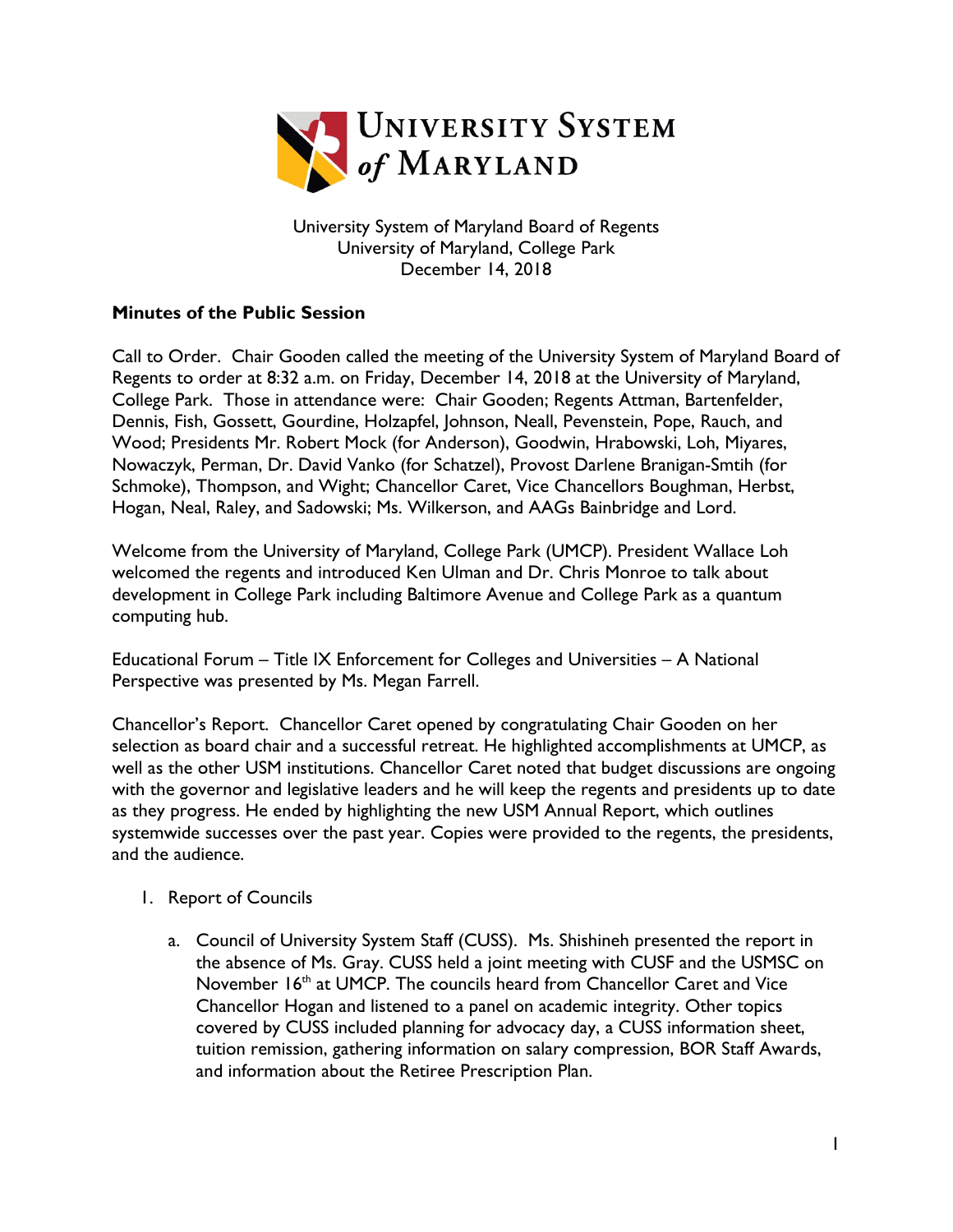- b. Council of University System Faculty (CUSF). Dr. Westerman presented the report. CUSF held executive committee meetings on October  $I<sup>st</sup>$  and November  $5<sup>th</sup>$  and a council meeting at UMB on October  $10<sup>th</sup>$ . The executive committee also attended the Senate Chairs' meeting on October 17<sup>th</sup> and CUSF participated in the joint council meeting on November 16<sup>th</sup>. Topics discussed at these meetings included preparing faculty for the future of higher education, a Q&A with Chancellor Caret, a report on USM activities from Dr. Lee, academic integrity, BOR Faculty Awards, faculty salaries, and faculty evaluations. The council also heard from Chancellor Caret and Vice Chancellor Hogan at the joint council meeting.
- c. Council of University System Presidents. Dr. Perman presented the report. CUSP met on November  $5<sup>th</sup>$  and discussed such topics as the coalition case, the state parental leave policy, and the workforce development enhancement request. CUSP .<br>held its annual retreat on December 3<sup>rd</sup>. The retreat mirrored the regents retreat to give the presidents more time to discuss the topics which included the USM strategic plan, the enrollment pipeline, civic engagement, economic development, budget adequacy, USM campaign priorities, and the upcoming legislative session.
- d. University System of Maryland Student Council. Mr. Prouty presented the report. USMSC held meetings on October 14<sup>th</sup> at UMES, November 18<sup>th</sup> at UB, and December  $9<sup>th</sup>$  at UMBC. The council also participated in the joint council meeting on November  $16<sup>th</sup>$ . Topics covered at these meetings included selection of three USM students for recommendation to Chancellor Caret to be the FY 20 student regent, bereavement, mental health, affordability, and shared governance.
- 2. Consent Agenda. The Consent Agenda was presented to the regents by Chair Gooden. She asked if there were any items on the agenda that should be removed for further discussion. There were no requests to remove any items; therefore, Chair Gooden moved, and Regent Fish seconded the motion to accept the consent agenda; it was unanimously approved. The items included were:
	- a. Committee on Advancement
		- i. Approval of meeting minutes from October 24, 2018 Public Session (action)
		- ii. Committee on Advancement Charge (action)
		- iii. Year-to-date Fundraising Report FY19 October (information)
	- b. Committee on Education Policy & Student Life
		- i. Approval of meeting minutes from November 6, 2018 Public Session (action)
		- ii. New Academic Program Proposals (action)
			- 1. University of Baltimore: Master of Science in Cyber Security **Management**
			- 2. University of Maryland, Baltimore: Bachelor of Science/Master of Science in Clinical Dental Hygiene Leader Program
			- 3. University of Maryland, Baltimore: Accelerated Bachelor of Science in Health Science/Master of Science in Health Science-Physician **Assistant**
		- iii. Campus Safety Panel (information)
		- iv. Opening Fall 2018 Enrollment and FY 2019 Estimated FTE Report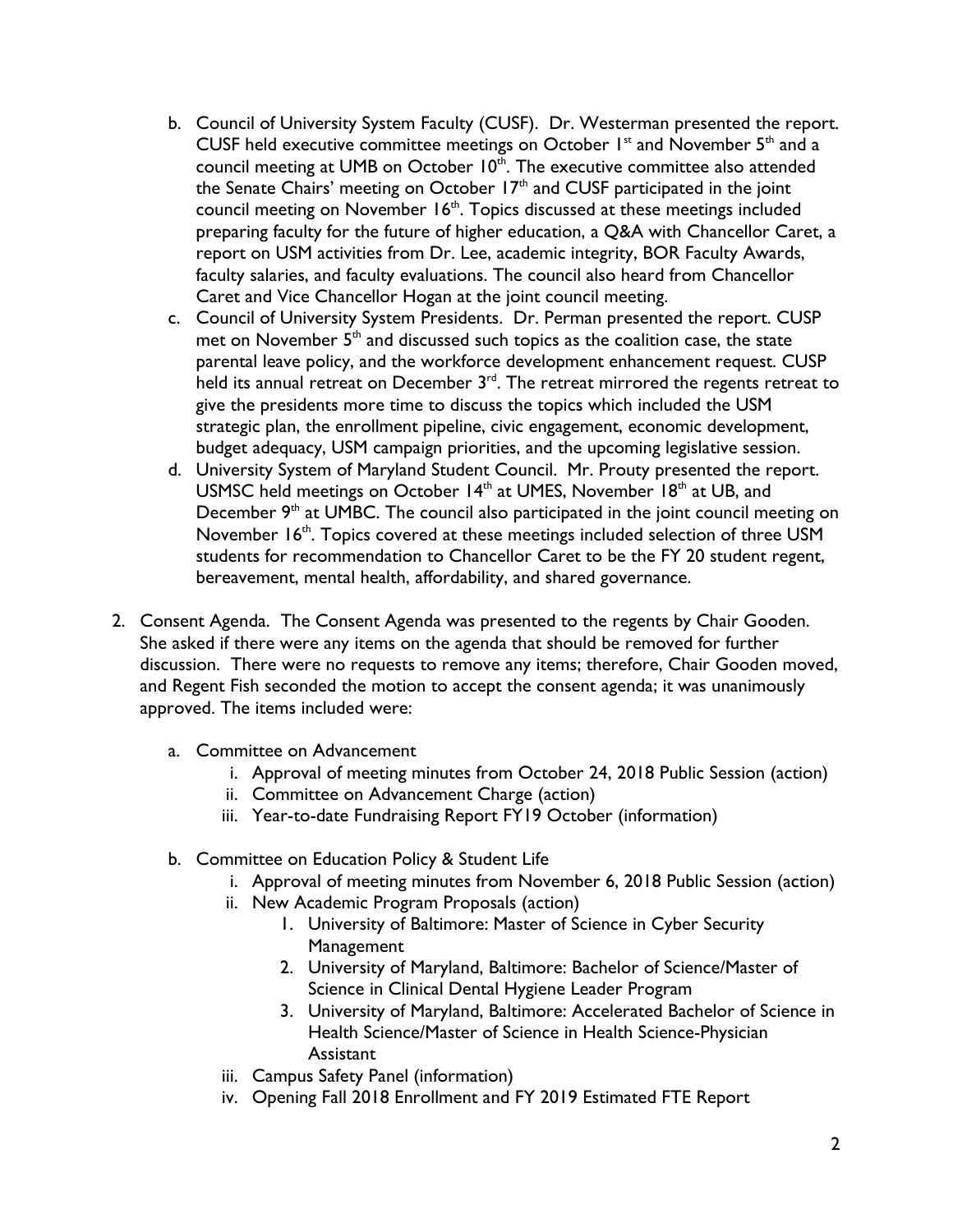- v. Inclusion and Diversity: NSF-Funded PROMISE Academy
- vi. Report on the Instructional Workload of the USM Faculty
- c. Committee of the Whole
	- i. Approval of meeting minutes from October 19, 2018 Public and Closed Sessions (action)
	- ii. Approval of meeting minutes from Special Board Meetings for Public and Closed Sessions (action)
		- 1. October 23, 2018
		- 2. October 25, 2018
		- 3. October 26, 2018
		- 4. October 29, 2018
		- 5. November 1, 2018
		- 6. November 7, 2018
	- iii. Approval of meeting minutes from November 29, 2018 Board of Regents Retreat Public and Closed Sessions (action)
- d. Committee on Organization and Compensation
	- i. Approval of meeting minutes from November 8, 2018 Public and Closed Sessions (action)
- e. Committee on Finance
	- i. Approval of meeting minutes from October 11, 2018 Public and Closed Sessions (action)
	- ii. University of Maryland, College Park: Five-Year Energy System Operation and Maintenance Agreement—Interim Energy Bridging Program (action)
	- iii. Frostburg State University: 2018 Facilities Master Plan (action)
	- iv. Towson University: Increase Authorization for Glen Dining Renovation Project (action)
	- v. Opening Fall 2018 Enrollment and FY 2019 Estimated FTE Report (information)
- f. Committee on Economic Development and Technology Commercialization
	- i. Approval of meeting minutes from October 11, 2018 Public Session (action)
	- ii. Report in Response to Resolution to Study USM Institutional Patent Protection (action)
- 3. Review of Items Removed from Consent Agenda
- 4. Committee Reports
	- a. Committee of the Whole
		- i. Board of Regents Retreat Briefing. Chair Gooden provided a recap of the Board of Regents retreat, noting that it was successful and the topics covered will help the board move forward in a strategic and purposeful way.